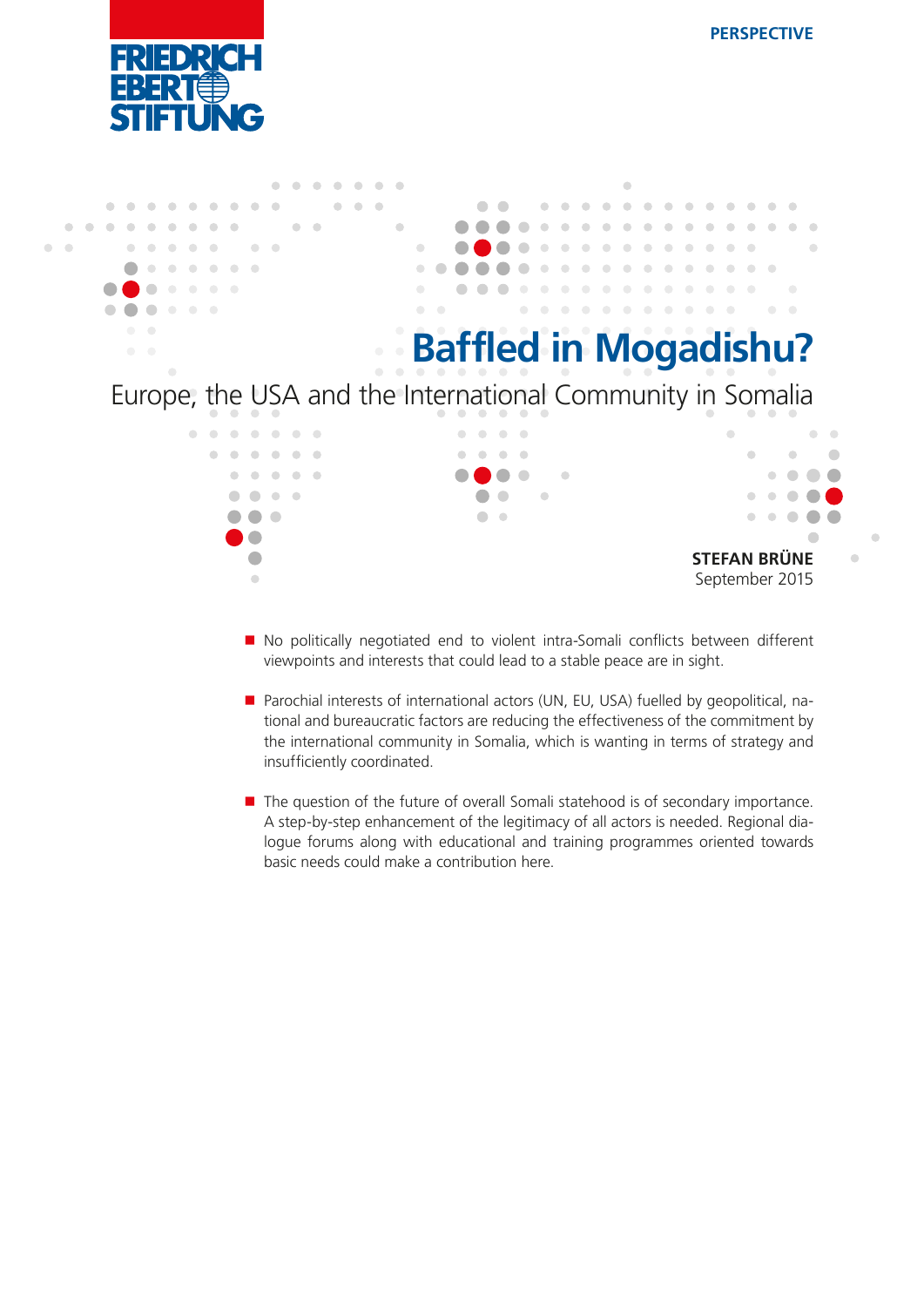

# A Sort of Peace

A comprehensive, non-violent, negotiated settlement of the Somali crisis of state that has been ongoing for more than two decades now is not to be expected any time soon. Until recently Al-Shabaab militias controlled the profitable southern ports in this northeast African country, which was founded in 1960. The population of more than ten million, most of them living in poverty, has suffered under the violent rule of clan militias and criminal rings pursuing their own narrow interests. Radicalised Islamists have repeatedly staged bloody attacks. While the national government in Mogadishu is hoping for an end to historical and regional conflicts within the framework of a single unified federal state, the government of relatively peaceful Somaliland – formerly British Somaliland – is looking to form an independent state.

In spite of unresolved conflicts and a still-feeble central state, the international community believes that the Federal Republic of Somalia has been on the right track since President Hassan Scheikh Mohamud took up office (in September 2012). As it were, experts can point to recent military successes – US drones have killed several prominent Al-Shabaab leaders recently, including Ahmed Abdi Godane – and are calling for strategic patience. Opinions thus diverge. Critics view the weak, corrupt and quarrelling transitional government as a construct of the international community void of any democratic legitimacy. Although the downsized cabinet, whose membership was reshuffled in February 2015 – for the third time in two years – is considered to be more representative, inclusive and more technically skilled than its predecessors, an independent electoral commission, a constitutional referendum scheduled for March 2016 or democratic elections slated for September – these would all be firsts in the history of the country – have yet to materialise in spite of calls for such by the international community.

Generally speaking, the question arises as to whether the attempt to form a central state and forge a lasting peace »from above« really makes sense. Traditional Somali society has never had any centralised political structures. Meanwhile Al-Shabaab is increasingly shifting to asymmetrical warfare. There were more than 400 fatalities from attacks in 2014. On 20 February 2015, 28 more persons – among them members of Parliament as well as high-ranking members of the government – were killed in a suicide attack on the Central Hotel, located in the centre of Mogadishu. 40 persons were wounded, some of them severely, in the bloodiest attack in two years. The masterminds of the strike announced in the Internet that more attacks would be carried out on western facilities. According to media reports, Al-Shabaab has 4,000 to 6,000 combat-ready supporters.

In view of the continued precarious security situation and only marginally successful attempts at state-building, the question arises once again regarding prospects for reconciliation, peace and development based on some sort of strategy. High-ranking military officers and staff working at the African Union (AU) in Addis Ababa consider the objectives and time schedules communicated under international pressure by the transitional Somali government to be unrealistic. Katherine Dhanani, the recently appointed US ambassador to Somalia – the first one since 1991 – will initially be performing her job from Nairobi for security reasons. Nicholas Kay, the Special Representative of the UN Secretary General for Somalia, assesses recent political developments in diplomatic terms: he is »excited and worried« at the same time.

Meanwhile, there is much to suggest that the international community is largely uninformed about the reasons and dynamics underlying intra-Somali conflicts, with little in the way of a strategy, and largely guided by parochial interests. Instead of fostering a transformation of the way in which Somali players act and their motives based on an analysis of the matrix of interests and contexts and given the accelerated pace of social change – characterised by growing rifts between rural, primarily nomadic, traditional-religious pastoralists and increasingly mercantile-oriented urban population groups, an operational and short-term mode of thinking prevails – buttressed whenever need be by drones. Sporadic or a complete lack of first-hand experience on the part of international actors accounts for the rest. This is all giving rise to stereotypical perceptions fanned by the media (»the good versus evil terrorists«), thereby impeding – indirectly and unintended – a long-overdue reorientation that would be so desirable. A policy style that attributes any criticism of the government to radical Islamic terrorists runs the danger of underestimating local, social and economic motives influencing marginalised groups of the population.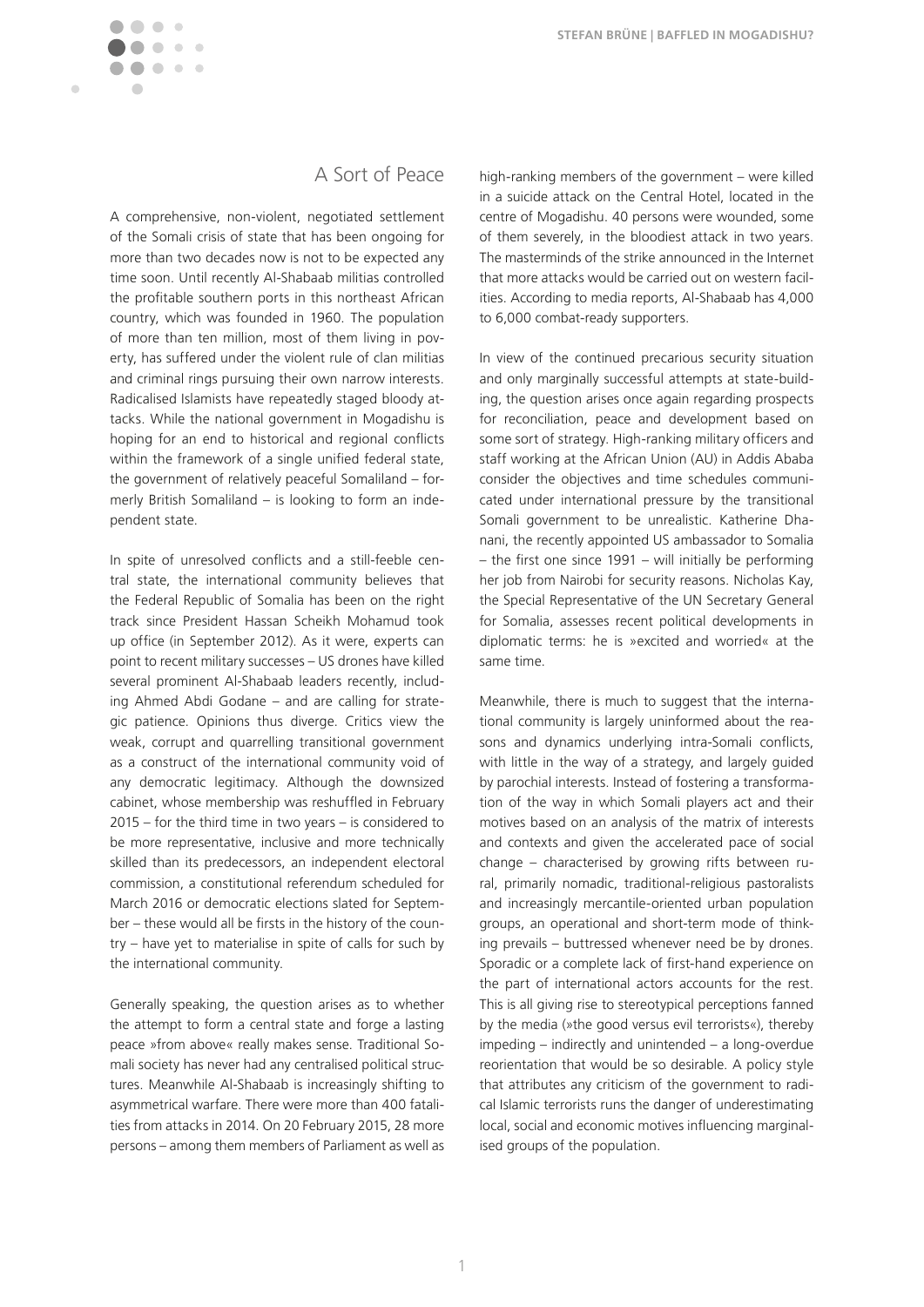

### The Somali Commitment of the International Community

Possibilities for external and regional actors to influence internal Somali decision-making processes and actions are constrained. In addition to the AU, the most influential external actors include the Intergovernmental Authority on Development (IGAD), the sub-organisations of the United Nations, the European Union (EU) and Turkey. Besides private security companies, the approximately 22,000 AMISOM soldiers from Kenya, Uganda, Ethiopia, Djibouti and Burundi, with funding above all from the EU and the USA, are of importance in terms of military policy. Their mandate was extended until March 2016 a few days ago. Within the EU, the former colonial powers of Britain and Italy and especially Sweden, where there is an influential Somali diaspora, have made commitments. Recently China and Iran have stated that they intend to devote more attention to Somalia in the future as well.

In retrospect, the experience of the international community in Somalia underscores that attempts to stabilise fragile states primarily by promoting training and funding of government security forces runs up against limits pretty quickly. Claiming to have trained more than 1,800 Somali soldiers since 2011, the training mission of the Somali Army (EUTM Somalia) that is receiving support from the EU in cooperation with AMISOM has a patchy record. First of all, there has been and still is a high rate of desertion, however disinclined officials are to admit such. Several hundred Somalis trained by Ethiopian troops have in the meantime changed sides, lured by more handsome Al-Shabaab rewards for their service. Secondly, the Somali National Army (SNA) is a loose amalgamation of local militia without any accountable command and control structure. Nor do irregular payment of salaries (or no payment at all), the illicit sale of government weapons at the Bakara market in Mogadishu and serious human rights violations by AMISOM and government troops, in which the international law of war is violated with impunity, help matters much.<sup>1</sup> Many Somalis view the internationally funded AMISOM mission by neighbouring states to be a mere tool with which to pursue their own narrow, primarily nationally motivated, interests.

The United Nations was originally sceptical about combat missions by countries neighbouring Somalia. Indeed, Somalia's neighbours are for the most part pursuing agendas that are only coordinated with the government in Mogadishu to a limited extent. At the same time, domestic political concerns hold sway. Al-Shabaab is said to be planning attacks on the Kenyan Parliament, while the recent recognition afforded to the semi-autonomous Somali »South West State« by Kenya is viewed critically in Mogadishu. Meanwhile Nairobi is seeking to persuade part of the 450,00 Somalis living in the world's biggest refugee camp in Dadaab in northeast Kenya to return to Somalia.

The Ethiopian perspective is also dominated by aversion to difficult-to-calculate risks – ethnic Somalis account for a majority of the population in some southeast regions. This is the main factor accounting for recent proposals to establish a military buffer zone along the Ethiopian-Somali border. By the same token, Addis Ababa can count on the support of the Djibouti government, whose President, Omar Guelleh, recently inaugurated »The East African Somali-speaking Regional Academy« in Mogadishu. Regional economic interests furthermore play a major role here. Expansion of the port and airport in Berbera, located in Somaliland, could from the Ethiopian perspective help lessen its one-sided dependence on Djibouti's expensive port. In general, it is difficult to avoid the impression that Ethiopia, if offered the alternative, would prefer independence for Somaliland – alongside Great Britain.

Another influential factor involves the geopolitical and economic interests of Uganda – which are receiving the support of the EU and the USA. Uganda furnishes half of the AMISOM force, making it possible for its regular soldiers to earn eight times more than their low pay at home in Uganda.

The action of armed European actors is also being dictated by shallow short-term operational considerations – also encouraged by economic incentives. Diplomatically formulated declarations by the military forces involved are usually couched in general terms and tend to culminate in appeals for more money and better equipment. General Massimo Mingiardi, the departing EUTM mission commander, is calling for long-term support to a tune of EUR 2.5 million, thereby obfuscating the question as to how a mission whose training programme is

<sup>1.</sup> Somalia and Eritrea Monitoring Group: Report of the Monitoring Group in Somalia and Eritrea pursuant to Security Council Resolution 2060 (2012): Somalia. United Nations Security Council, S/2013/413.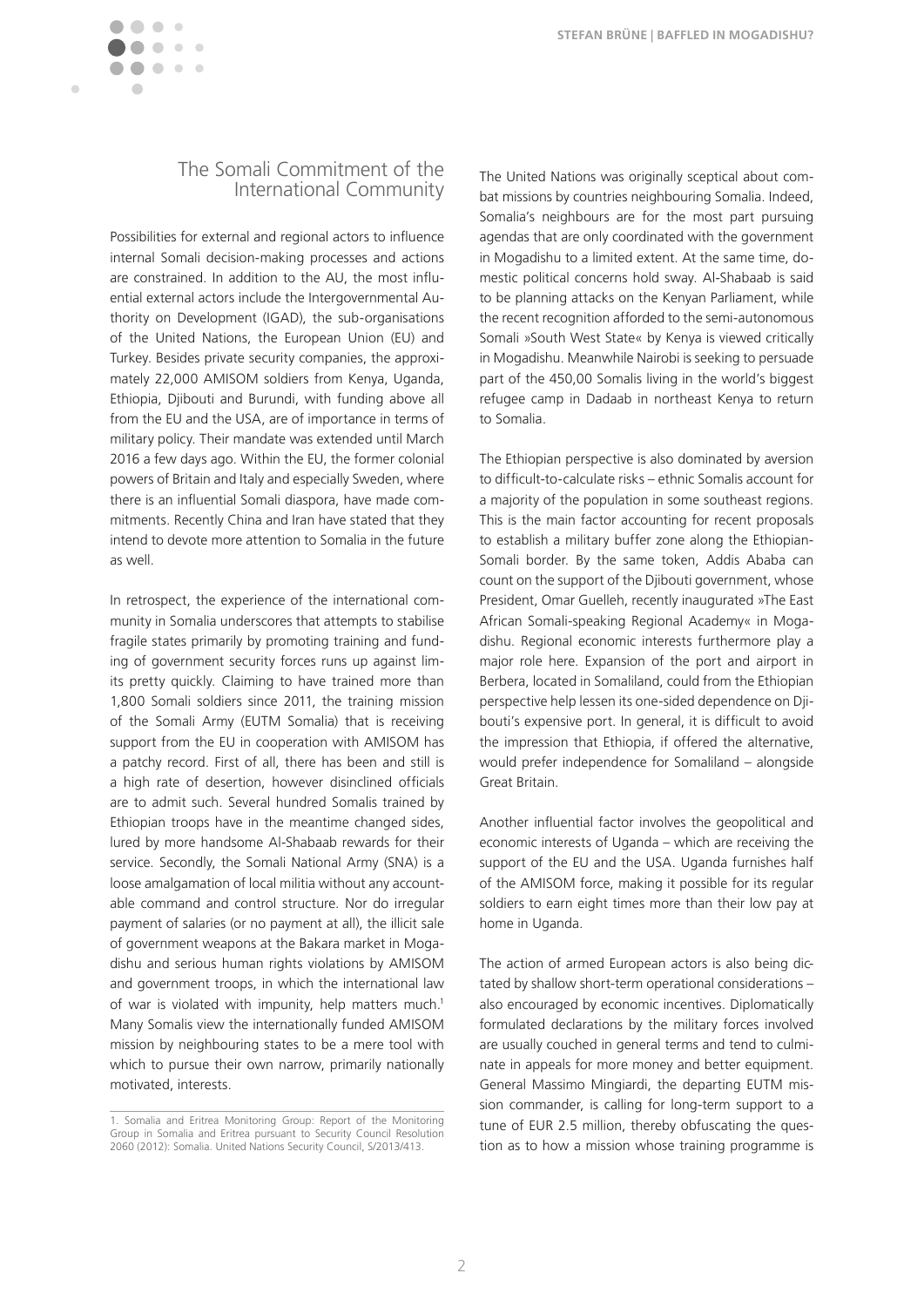ò

oriented towards the exigencies of conventional warfare instead of putting an end to civil wars can contribute to a lasting peace.

From an operational mission perspective, the task has above all been to stave off direct situational threats – for example from improvised explosive devices (socalled IEDs). What is to be done, however, when local telecommunications networks (Telesom in Somaliland, Gollis in Puntland or Hormuud in the south), which are considered to be efficient, are at the same time used for reconnaissance purposes by groups with ties to Al-Shabaab? And how should one react when extrajudicial killings and the disappearance of suspects are part of the day-to-day business of Kenyan anti-terror operations affiliated with the EUTM? In other words: what military resources are suited for which peace-policy aims under what conditions and in what contexts?

EUTM officers like to applaud the »formidable instrument« of the EU mission to the Horn of Africa at informal meetings of European ministers of defence – a reference to the approximately 110 mission soldiers stationed at the airport in Mogadishu. The reality of the situation is different. Systematic collection of fingerprints, by means of which Somali soldiers could be identified beyond any doubt as members of the army, is not taking place at all, nor are there any effective training programmes on a continuous basis, military uniforms or boots. European (and German) soldiers flown in for training purposes are only able to perform their training tasks on a very irregular basis if at all as a result of strict security rules.

At the heart of it all is a certain self-delusion. Guided by its own institutional interests, the military is almost completely deaf to political advice, preferring to congratulate itself on imagined successes while engaging in unrealistic discussions of future options.

## A Look Forward

Given the underlying conditions described in the foregoing, are there any possibilities for developing instruments to intervene in the support of policy that would be more appropriate, more effective and more expedient? More than half of international aid for Somalia over the past few years has been earmarked for the security sector. In addition, a key objective has been to make progress in building a central state. This has met with very limited success. What is needed is a comprehensive approach which based on an informed analysis of complex domestic and international causes of conflict views the key to political stabilisation to lie in socio-economic factors. By the same token, there is no alternative to a dialogue-oriented reform strategy of small steps. This should embrace both clan-based militias as well as moderate Al-Shabaab supporters. Progress cannot be achieved overnight and is only possible taking into account the situational factors.

At the same time, the task at hand is to distil common interests, establish networks and bring about an accommodation of interests above all with material support. It would by the same token be helpful to carry out a fragility analysis as called for by Swedish experts with the aim of aligning reconciliation and dialogue programmes with education and training programmes.<sup>2</sup> Above and beyond this, it is necessary to impose sanctions on violations of human rights and violations of the law committed by any and all actors within the framework of due process of law.

A peaceful future for Somalia presupposes compromise and a political will to achieve peace by all Somali actors. Instead of action being taken for its own sake, greater efforts are needed to develop a uniform approach and training projects for local actors. The »New Deal Compact« recently discussed in Copenhagen provides for the promotion of development projects with local responsibility through partner agreements with international donors.

<sup>2.</sup> Skeppström, Emma/Per Nordlund: Security, Stabilisation and State Formation in Somali. Challenges for Implementing the Somali Compact, FOIR-R-3899, June 2014.